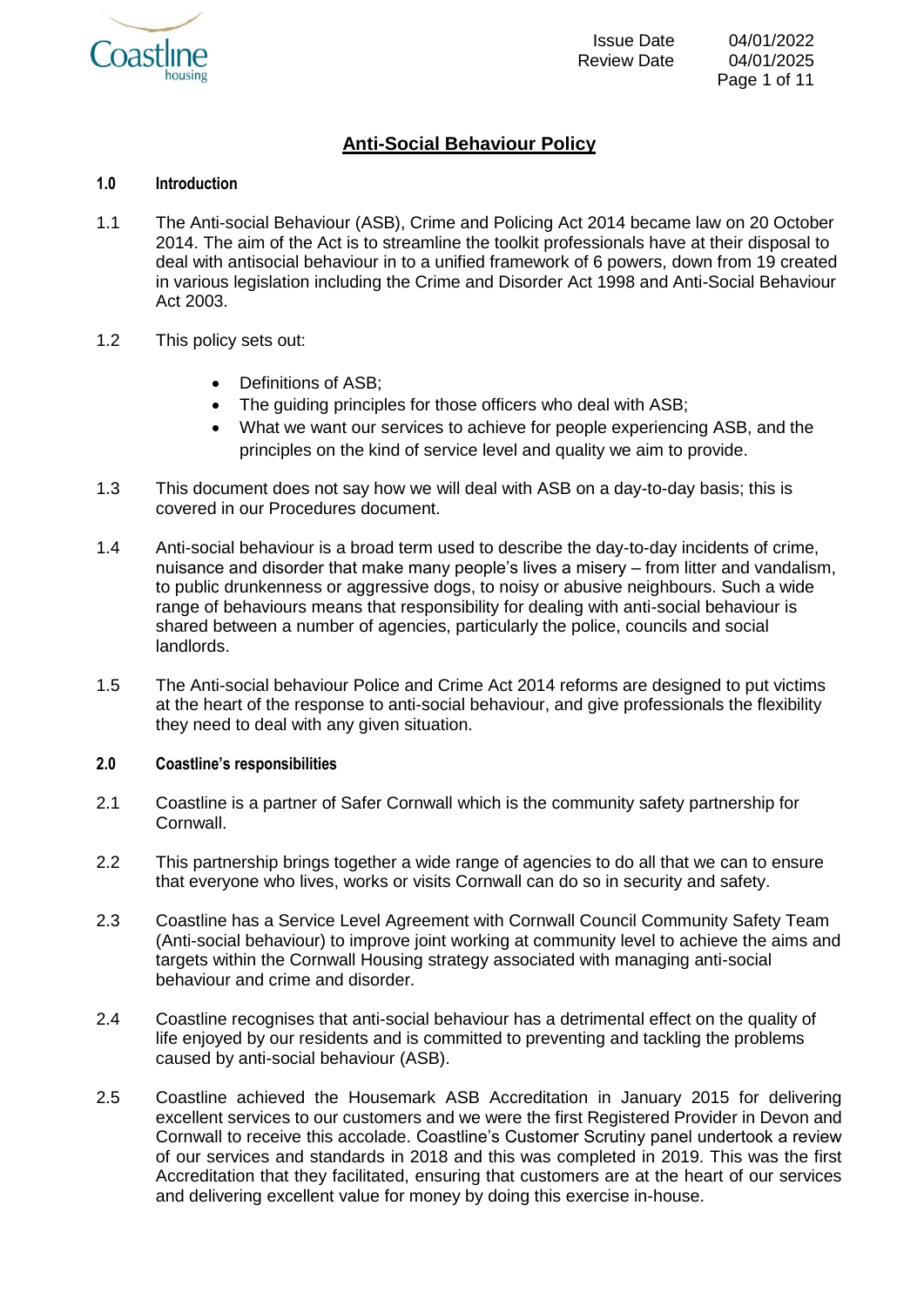

# **3.0 Our approach**

- 3.1 Through consultation with the Great Services involved customers and Coastlines Customer Scrutiny panel Coastline has developed this policy and procedure to tackle ASB.
- 3.2 We are committed to improving the quality of life for everyone living and working within our communities and in providing a safe and secure environment, free from the negative impact of anti-social behaviour.
- 3.3 All reports of anti-social behaviour will be investigated, and where appropriate, Coastline will involve external partner agencies. Coastline adopts a 'zero tolerance' stance in terms of all forms of anti-social behaviour.
- 3.4 Action taken against those responsible will be proportionate to the seriousness of the activity in which they are engaged and appropriate to the circumstances. Intervention action will be selected, based on what is most likely to produce and effective solution, in partnership with the complainant. In very serious or persistent cases of anti-social behaviour, rapid enforcement action will be taken to resolve the problem. This may include court action where appropriate.

# **4.0 What is anti–social behaviour?**

- 4.1 The Home Office guidance for professionals on the Anti-social behaviour Police and Crime Act 2014 states "In terms of the behaviour itself, what is seen as 'anti-social' will vary from victim to victim, and community to community. This is one reason why we changed the way in which incidents of anti-social behaviour are reported, no longer focusing on the behaviour, but on the impact it has on the victim".
- 4.2 The 2014 Act gives the following definition of anti-social behaviour:
	- conduct that has caused, or is likely to cause, harassment, alarm or distress to any person,
	- conduct capable of causing nuisance or annoyance to a person in relation to that person's occupation of residential premises, or
	- conduct capable of causing housing-related nuisance or annoyance to any person.
- 4.3 Coastline's definition of anti-social behaviour is based on a range of definitions contained in various acts of parliament and in summary includes:
	- Being convicted of an indictable offence in the locality;
	- Being convicted of using a property for illegal or immoral uses;
	- Acting in a manner that is likely to cause harassment, alarm or distress to others;
	- Acting in a manner which causes nuisance or annoyance to others
- 4.4 For the purposes of seeking a housing injunction, the Housing Act 1996 defines behaviour, which can result in an injunction (under the Housing Act 1996) as:

**"conduct which is capable of causing nuisance or annoyance to any person AND directly or indirectly relates to or affects the housing management functions of a relevant landlord; OR** 

**consists of, or involves using or threatening to use, housing accommodation owned or managed by a relevant landlord for an unlawful purpose**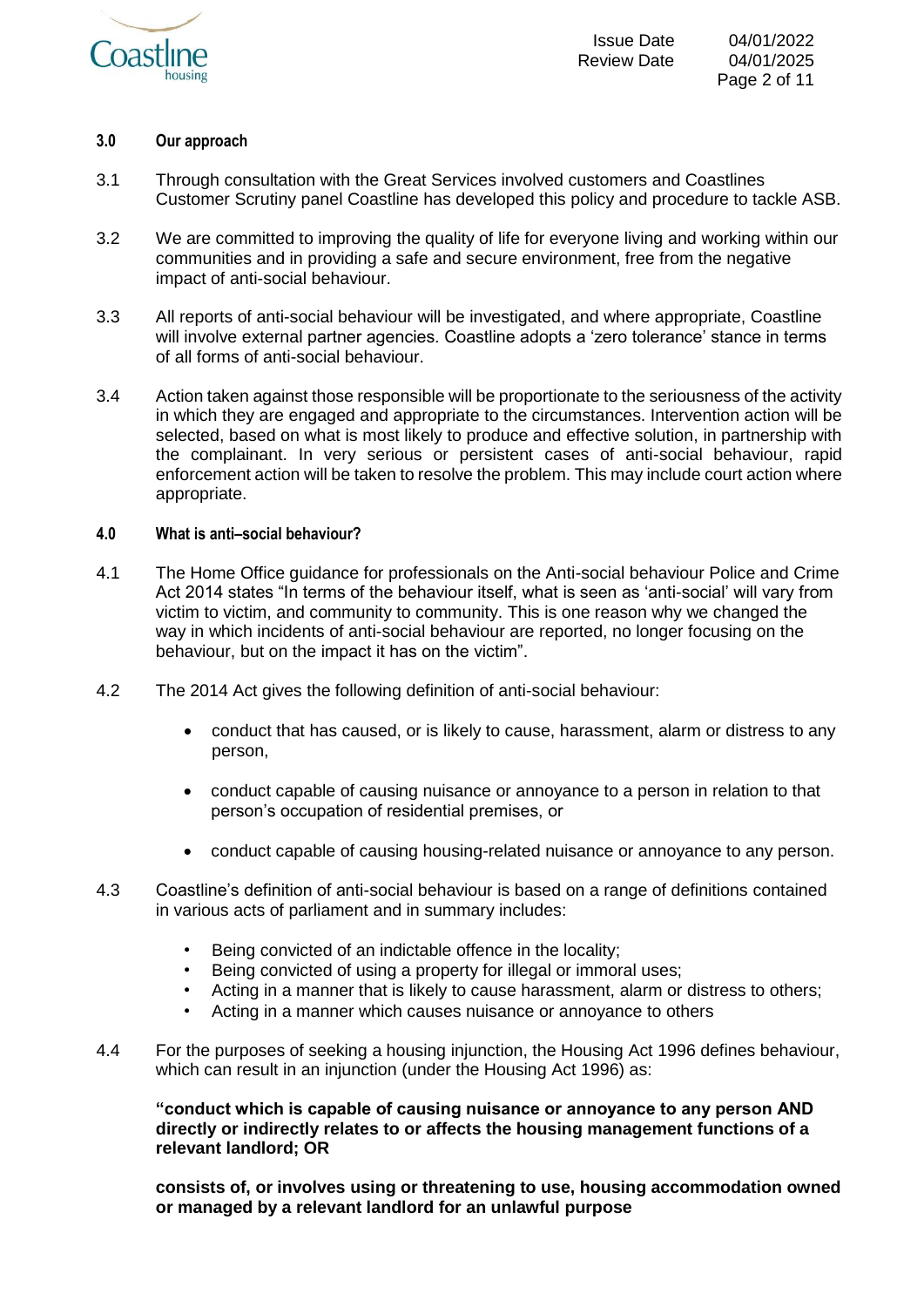

# **5.0 Definitions of ASB**

- 5.1 This is represented by three distinct types of ASB (which are defined by the National Standards in Incident Reporting used by the Police):
- 5.2 Coastline recognises the tools and powers available to us. Legal enforcement powers will be used as necessary, appropriate and proportionate.

# 5.3 **Definitions**

# **1. High level Anti-Social Behaviour**

# **Category 1/A:**

Immediate danger to life or property. Where immediate legal action is required such as injunction, Criminal Behaviour Order or Community Protection Notice. Examples of category 1/A would be disorder associated with the use of Class A drugs such as cuckooing, violence, intimidation or harassment on grounds of race, sexual orientation, religious belief or disability.

# **Category 2/B:**

If there are several incidents of ASB, personal injury or property is at risk. Examples would be noise nuisance, car repairs, dumping rubbish or rowdy behaviour.

# **2 Low level Anti-Social Behaviour**

# **Category 3/C:**

If ASB is not a repeat incident and there is no personal injury or property at risk. Examples would be untidy gardens, noise nuisance or abandoned cars.

#### **6.0 Respect – ASB Charter for Housing**

- 6.1 Coastline has signed up to and is committed to the Respect ASB Charter for Housing which aims to be outcome-focused so that we can provide a high quality ASB service. The Charter consists of seven core commitments.
- 6.2 We are committed to:
	- demonstrating leadership and strategic commitment
	- providing an accessible and accountable service
	- taking swift action to protect communities
	- adopting a supportive approach to working with victims and witnesses
	- encouraging individual and community responsibility
	- having a clear focus on prevention and early intervention
	- ensuring that a value for money approach is embedded in our service

# **7.0 Our operating principles**

- 7.1 We will raise awareness of what ASB is, and encourage customers to report this to us and make it possible for them to do this in a variety of ways.
- **7.2** We will take a victim focussed approach, identifying those vulnerable individuals, communities and environments most at risk and will work closely with our partner agencies to reduce the possibility of the problems escalating.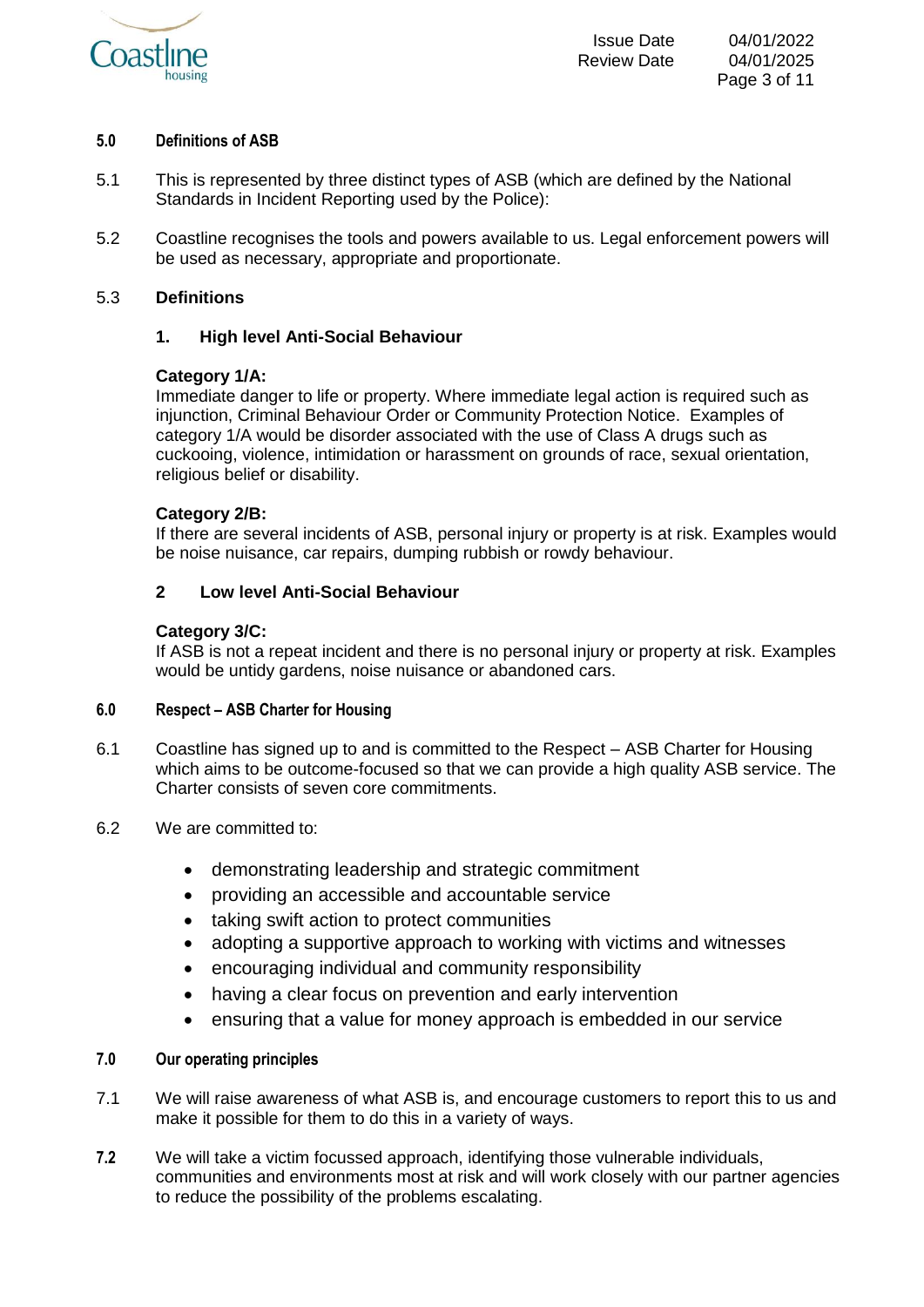

- 7.3 We will ensure that we respond to high priority cases such as Hate Crimes, Domestic Abuse, cuckooing and Violence within one working day.
- **7.4** We will respond as quickly as possible and acknowledge reports within our published timescales and Customer Pledge to agree an action plan.
- **7.5** We will ensure that we provide an excellent service to our customers and monitor levels of satisfaction closely and benchmark these results with other national organisations.

# **8.0 Prevention**

- 8.1 To prevent anti-social behaviour from occurring Coastline employs a variety of actions and initiatives. These include but are not limited to:
	- The use of Probationary Tenancies
	- Working with the CAB to deliver a pre-tenancy course to assist vulnerable customers and those who have not had a tenancy before. This ensures that new customers have every opportunity to develop life skills and are given the tools to enable them to sustain their tenancy
	- A robust pre-tenancy interview, which includes a full risk assessment, to ascertain the suitability of the applicant and that appropriate support is in place before the tenancy commences
	- Actively participating in community initiatives aimed at addressing issues relating to the causes and effects of anti-social behaviour. This involves working with local schools, the police, community agencies and other external agencies
	- Actively involving communities in the management of their neighbourhood, encouraging the formation of resident groups and promoting minimal tolerance of anti-social behaviour
	- Developing Local Lettings Strategies which can respond to the needs of communities where anti-social behaviour has been problematic
	- Developing Local Offers and Coastline Offers with our customers
	- Encourage reporting of ASB by ensuring that our Policy and Procedures are clear, accessible and pro-active
	- Following a clearly defined workflow process on our CRM system, including a relevant action plan agreed with to the person(s) experiencing the anti-social behaviour
	- Taking prompt, appropriate and decisive action to deal with ASB before it escalates. In doing so, we adopt a problem solving approach and have regard to the full range of tools and legal powers available
	- Support victims and witnesses of anti-social behaviour.

#### **9.0 What we will do to alleviate ASB**

9.1 We will treat incidents of ASB seriously and respond professionally.

We will:

- assess (and periodically reassess) the seriousness of ASB reported to us, and take action according to our target times and service standards;
- treat all reports as confidential, sharing information only with other organisations that can help with the problem (for example, the police and health care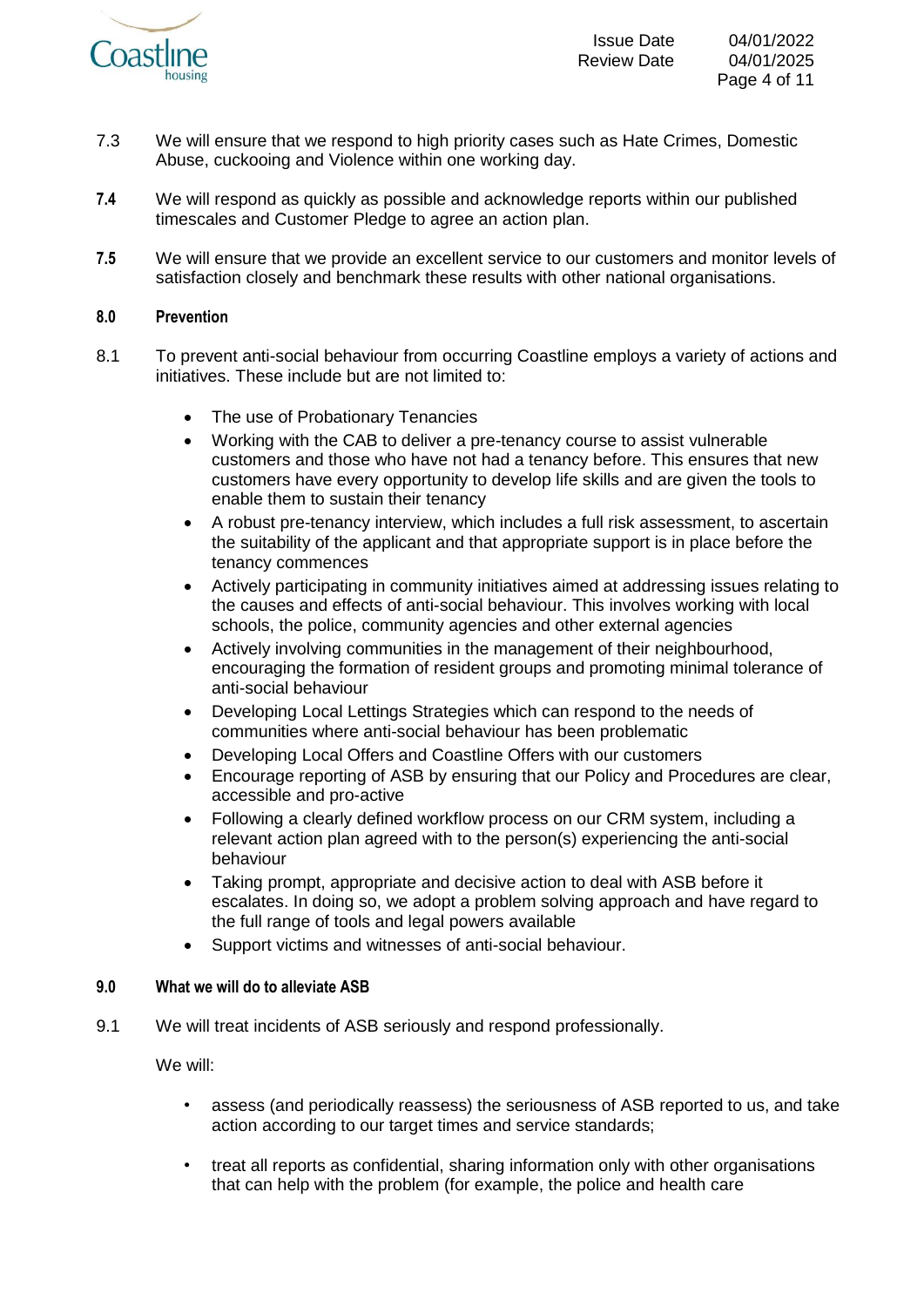

professionals) and observing data protection laws and information sharing agreements;

- ensure that any criminal ASB reported to us is quickly passed on to the correct agency (the police);
- register each report of ASB we receive and give it a unique reference number;
- appoint a named officer to lead on and investigate the incident, where appropriate;
- explain our reasons, should we choose to take no further action on a report of ASB, and advise on self-help or other alternative courses of action whenever it is possible and appropriate to do this;
- continue to treat all reports as 'live' until, in the opinion of the lead officer and the lead officer's manager, they can be closed and the complainant notified;
- respond promptly to complaints about our service and advise anyone not satisfied with the way in which their report was handled as to how to make a formal complaint;

# 9.2 **ASB will be dealt with firmly, fairly and proportionately, so we will:**

• deal with the most serious reports of ASB as a matter of urgency, especially where vulnerable people are involved, either as the complainant or the perpetrator; and

use all available, appropriate and proportionate powers to address and resolve ASB, including legal and non-legal means and sanctions, such as:

- Mediation services:
- Encouraging informal discussion (where appropriate) between each party to find their own resolutions;
- Notices:
- Iniunctions:
- Possession action;
- Closure orders;
- Tenancy reviews (where fixed term tenancies apply);
- Probationary tenancies and tenancy demotions;
- Robust pre-tenancy processes;
- Restorative justice;
- Provision of out of hours ASB reporting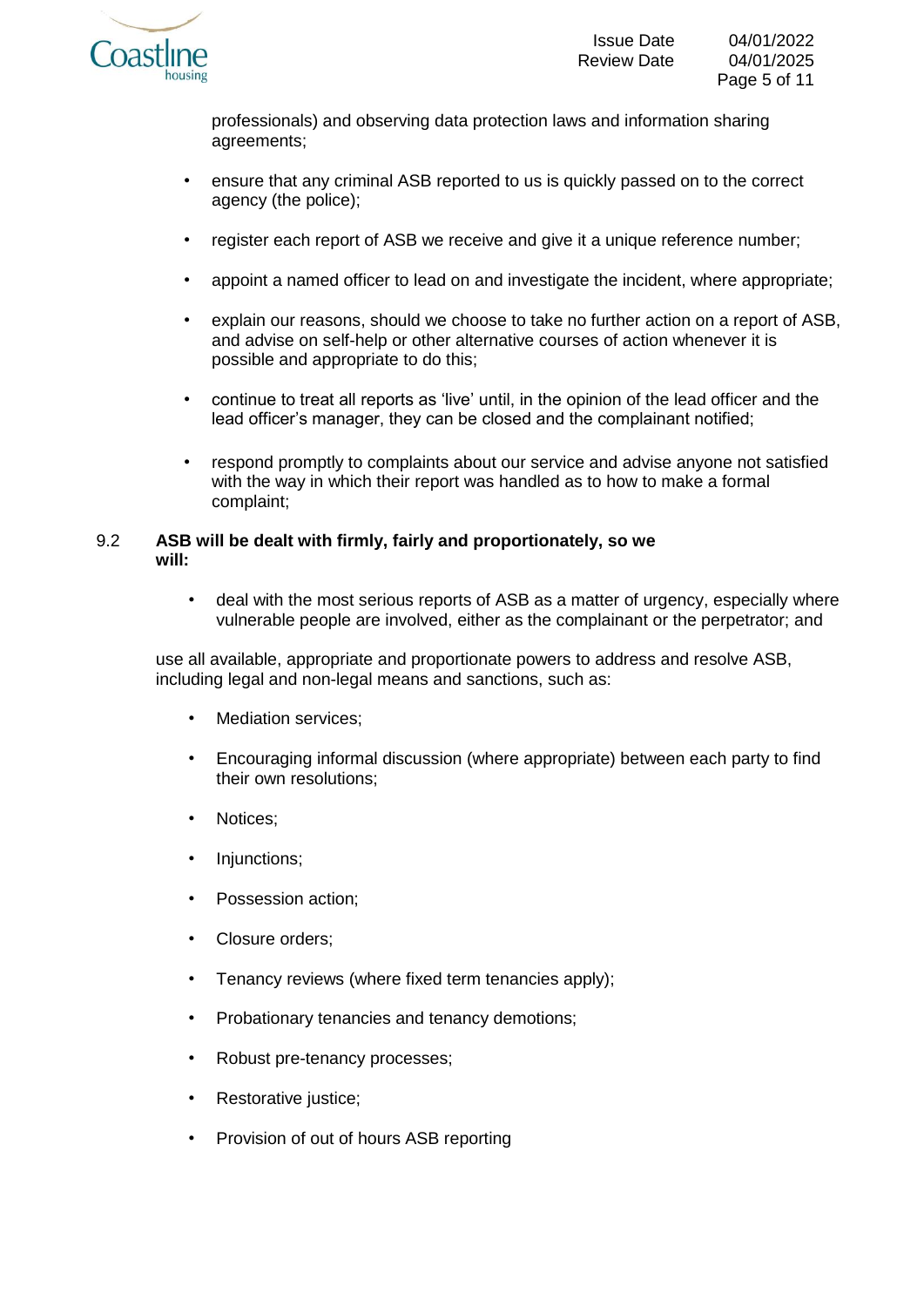

# 9.3 **We will take the following into account, when dealing with cases of ASB:**

- An assessment of victim & witness vulnerability, risk and harm and complete a Disability Assessment Form (Justification Prior to Legal Action Equality Act 2010) which will be signed off by the Tenancy Manager before serving Notices to perpetrators;
- Use or threatened use of violence:
- Housing tenure;
- Frequency of incidents;
- Safeguarding considerations;
- The nature of the incident eg, Hate Crime or Domestic Abuse, both of which have their own policies.

# 9.4 **We will work with other agencies in order to deliver an effective, value for money service across the community, so we will:**

- play a full part as a key member of the Cornwall Community Safety Partnership;
- participate in permanent or ad-hoc multi-agency groups dealing with specific ASB issues (for example, problems involving street-based ASB); and refer or signpost residents to other agencies, who may be able to assist or to support projects such as 'Family Intervention Projects'
- Work with other agencies and share information about both complainants and perpetrators in support of local strategies to reduce crime and disorder
- Co-operate with public protection arrangements under the Criminal Justice Act 2003 and so will work within Multi- Agency Public Protection Arrangements.
- Safeguarding Adults and Safeguarding Children policies will also be applied when appropriate to ensure that vulnerable people within our communities are protected.
- Regularly review live and on-going cases to assess the changing risk as cases progress, and ensure Safeguarding issues have not presented themselves throughout the ongoing investigations
- Regularly review our Service Level Agreement (SLA) with the Community Safety Team Cornwall
- Work with Housing Law Specialists to ensure that we can act swiftly, professionally and ensure that we get results

# 9.5 **We will provide a high quality service that meets people's identified needs, so we will:**

• ensure that staff dealing with ASB are qualified and trained, and understand, and follow, agreed policies and procedures, including the induction of new members of staff;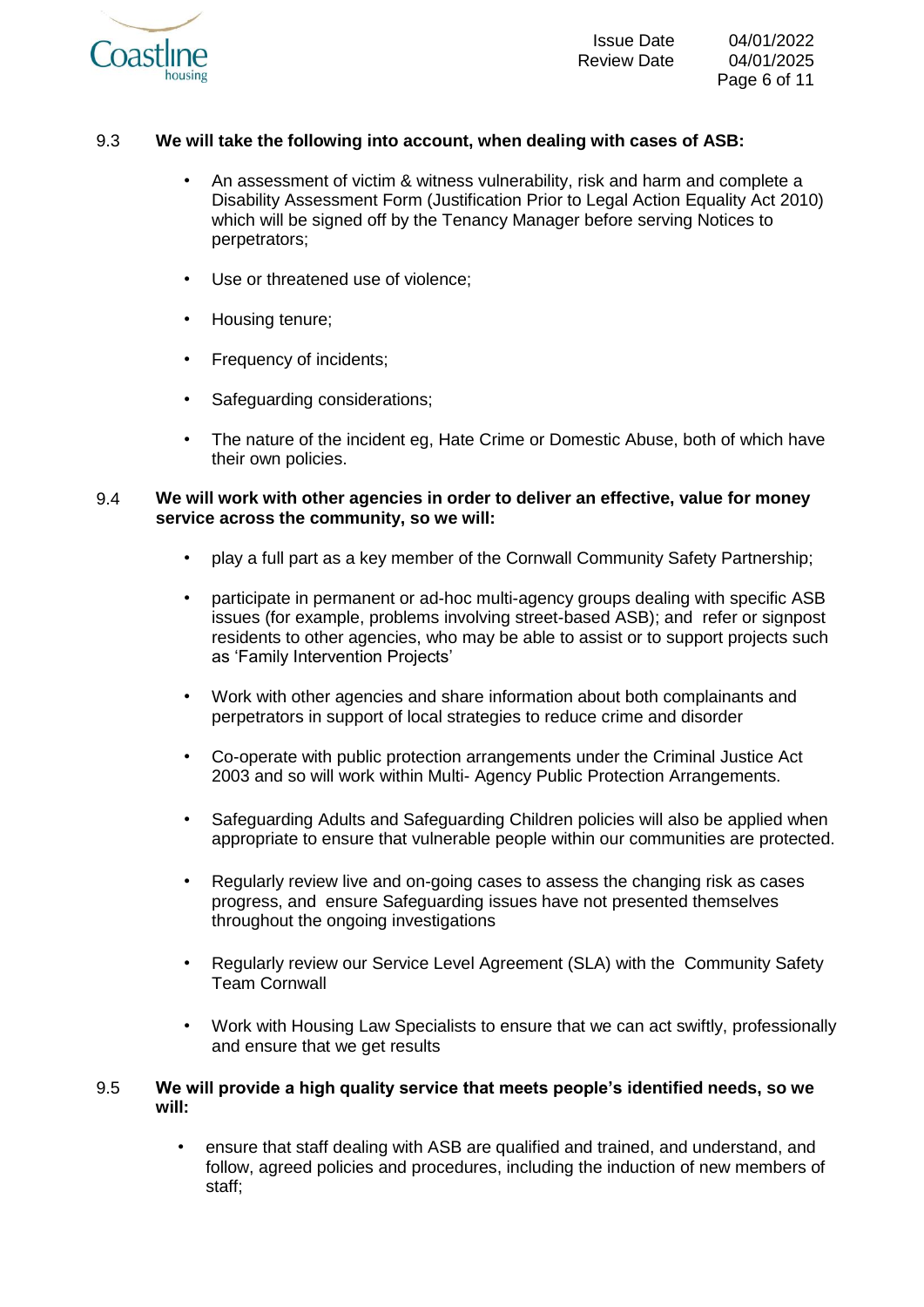

- contact all ASB cases and invite each complainant to rate their satisfaction with our service;
- review this policy document and the procedures document at least once every three years;
- seek to ensure that all our activities are prioritised and undertaken with regard to clear evidence of need, sound consideration of how effective the work undertaken is likely to be, and a clear understanding of the outcomes sought.
- Undertake " Community Impact Walkabouts and involve our key partners to deal with targeted areas experiencing ASB
- Benchmark our performance with other organisations nationally via Housemark benchmarking club with emphasis on customer satisfaction
- Report our monthly performance through the in-house performance Corvu system

# **10.0 Tenancy agreements and Leases**

- 10.1 Our tenancy agreements and leases contain clauses relating to anti-social behaviour. By signing the tenancy agreement or lease our tenants agree not to commit acts of anti-social behaviour and to be responsible for the behaviour of their household and visitors.
- 10.2 Not all tenancy agreements are exactly the same, but the principle that the lives of other residents should not be adversely affected by another's behaviour is a constant throughout.

#### **11.0 Supporting Staff**

- 11.1 We take threats against staff and contractors extremely seriously and will use a number of tools available against the person using or threatening violence.
- 11.2 This may result in a tenancy being terminated. In the event of the perpetrator remaining within our homes, a 2 person visit warning flag will highlighted on our system for all future home visits.

#### **12.0 Operational Procedures**

# 12.1 **What we will do when we receive complaints of anti-social behaviour**

We will:

- Record all reports of antisocial behaviour within 24 hours, appoint a named officer to each case
- Respond within our published timescales
- Develop an action plan with the victim/witness to deal with the particular circumstances of the complaint
- Keep the complainant informed of the progress of the action plan and notify and explain our decisions
- Review and close each case if there have been no further complaints for 28 days
- We will close off cases as soon as they have been resolved with the complainant's agreement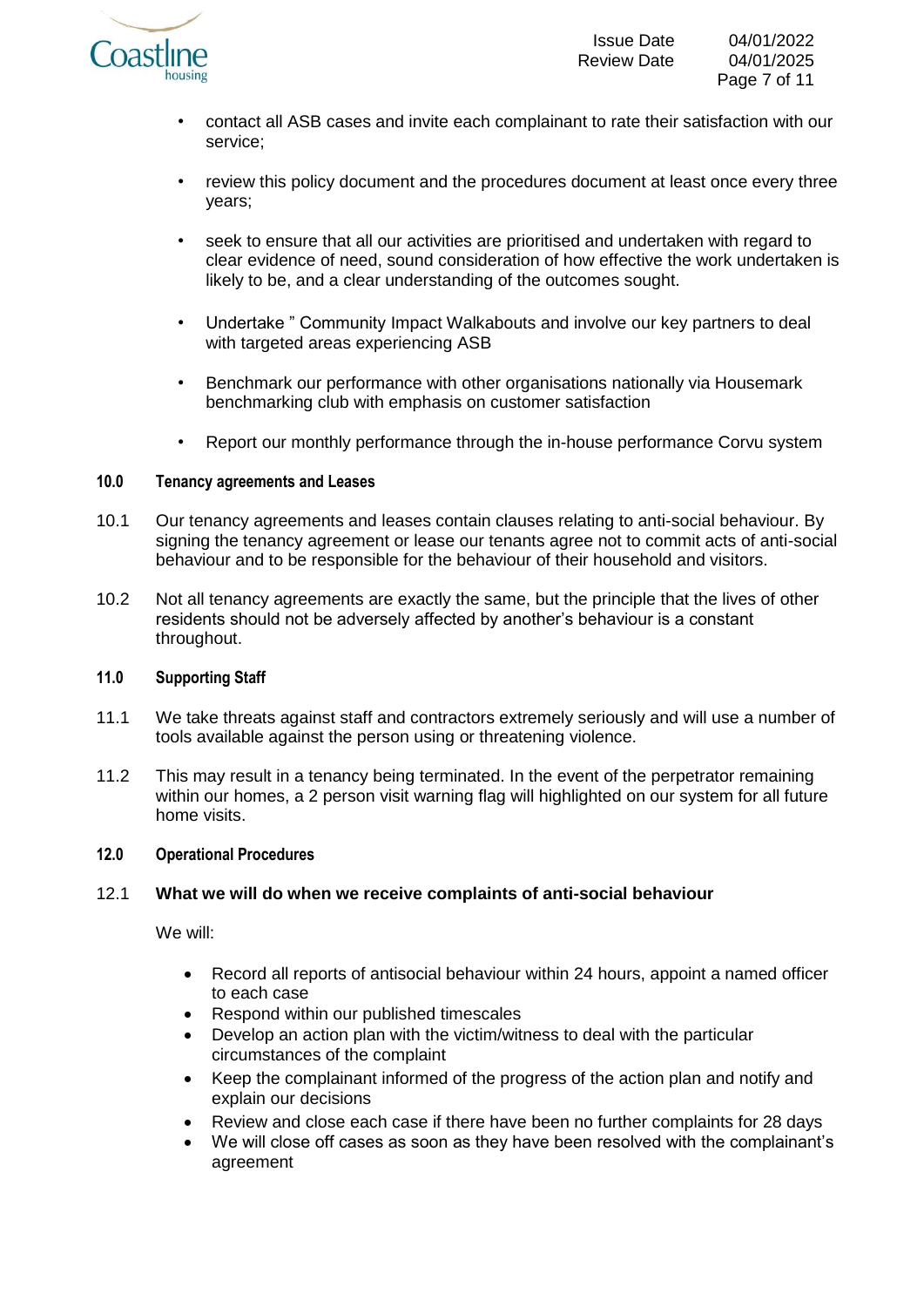

- 13.1 We will:
	- Agree an action plan with the complainant and tailor the plan to their individual circumstances and case.
	- Work with our partners to provide assistance and support to suit the needs of the complainant/victim/witness
	- We will have regard to what assistance and support may be available to perpetrators to encourage them to change their behaviour to prevent re-offending
	- Maintain contact throughout the course of the investigation and keep those involved informed of progress (subject to duties of confidentiality) from the date the first complaint is received, throughout the investigation process and/or any legal action
	- Use measures to prevent and reduce anti-social behaviour, and use appropriate legal and non-legal solutions to tackle it.
	- Ensure that a Disability Assessment Form (Justification Prior to Legal Action Equality Act 2010) is completed before Notices are served.
	- We will provide feedback and reports to residents relating to our performance.

#### **14.0 Grounds for possession**

14.1 For the purposes of repossessing a tenant's home, the Housing Act 1996 defines the ground for repossession on the grounds of nuisance or annoyance as:

# 14.2 **Ground 7a – Mandatory Ground for Possession**

Any of the following conditions is met.

Condition 1 is that—

- (a) the tenant, or a person residing in or visiting the dwelling-house, has been convicted of a serious offence, and
- (b) the serious offence—
	- (i) was committed (wholly or partly) in, or in the locality of, the dwelling-house,
	- (ii) was committed elsewhere against a person with a right (of whatever description) to reside in, or occupy housing accommodation in the locality of, the dwelling-house, or
	- (iii) was committed elsewhere against the landlord of the dwelling-house, or a person employed (whether or not by the landlord) in connection with the exercise of the landlord's housing management functions, and directly or indirectly related to or affected those functions.

Condition 2 is that a court has found in relevant proceedings that the tenant, or a person residing in or visiting the dwelling-house, has breached a provision of an injunction under section 1 of the Anti-social Behaviour, Crime and Policing Act 2014, other than a provision requiring a person to participate in a particular activity, and—

- (a) the breach occurred in, or in the locality of, the dwelling-house, or
- (b) the breach occurred elsewhere and the provision breached was a provision intended to prevent—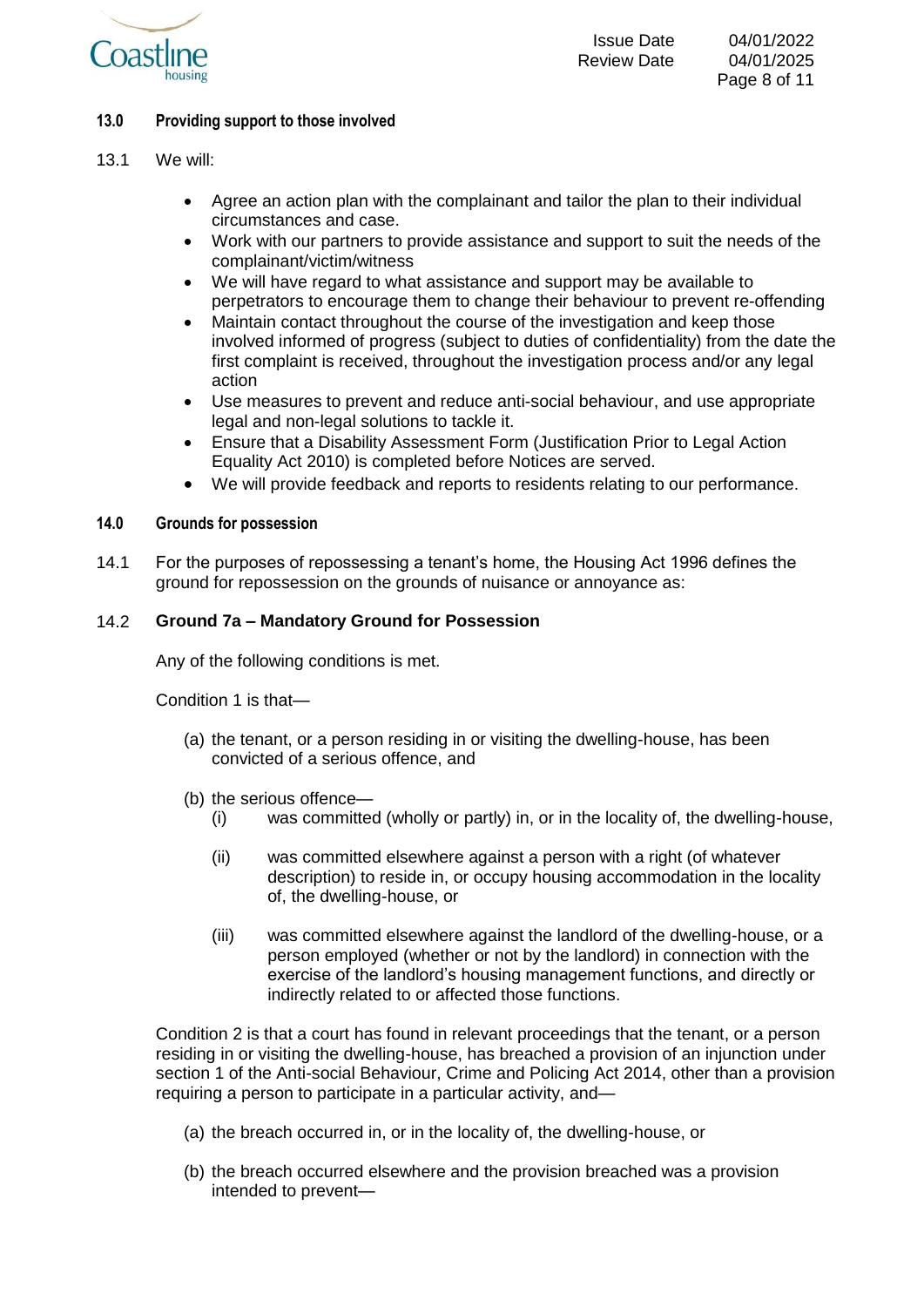

Page 9 of 11

+

(i) conduct that is capable of causing nuisance or annoyance to a person with a right (of whatever description) to reside in, or occupy housing accommodation in the locality of, the dwelling-house, or

(ii) conduct that is capable of causing nuisance or annoyance to the landlord of the dwelling-house, or a person employed (whether or not by the landlord) in connection with the exercise of the landlord's housing management functions, and that is directly or indirectly related to or affects those functions.

Condition 3 is that the tenant, or a person residing in or visiting the dwelling-house, has been convicted of an offence under section 30 of the Anti-social Behaviour, Crime and Policing Act 2014 consisting of a breach of a provision of a criminal behaviour order prohibiting a person from doing anything described in the order, and the offence involved

- (a) a breach that occurred in, or in the locality of, the dwelling-house, or
- (b) a breach that occurred elsewhere of a provision intended to prevent
	- (i) behaviour that causes or is likely to cause harassment, alarm or distress to a person with a right (of whatever description) to reside in, or occupy housing accommodation in the locality of, the dwelling-house, or
	- (ii) behaviour that causes or is likely to cause harassment, alarm or distress to the landlord of the dwelling-house, or a person employed (whether or not by the landlord) in connection with the exercise of the landlord's housing management functions, and that is directly or indirectly related to or affects those functions.

Condition 4 is that—

- (a) the dwelling-house is or has been subject to a closure order under section 80 of the Anti-social Behaviour, Crime and Policing Act 2014, and
- (b) access to the dwelling-house has been prohibited (under the closure order or under a closure notice issued under section 76 of that Act) for a continuous period of more than 48 hours.

Condition 5 is that—

- (a) the tenant, or a person residing in or visiting the dwelling-house, has been convicted of an offence under—
	- (i) section 80(4) of the Environmental Protection Act 1990 (breach of abatement notice in relation to statutory nuisance), or
	- (ii) section 82(8) of that Act (breach of court order to abate statutory nuisance etc.), and
- (b) the nuisance concerned was noise emitted from the dwelling-house which was a statutory nuisance for the purposes of Part 3 of that Act by virtue of section 79(1)(g) of that Act (noise emitted from premises so as to be prejudicial to health or a nuisance).

Condition 1, 2, 3, 4 or 5 is not met if—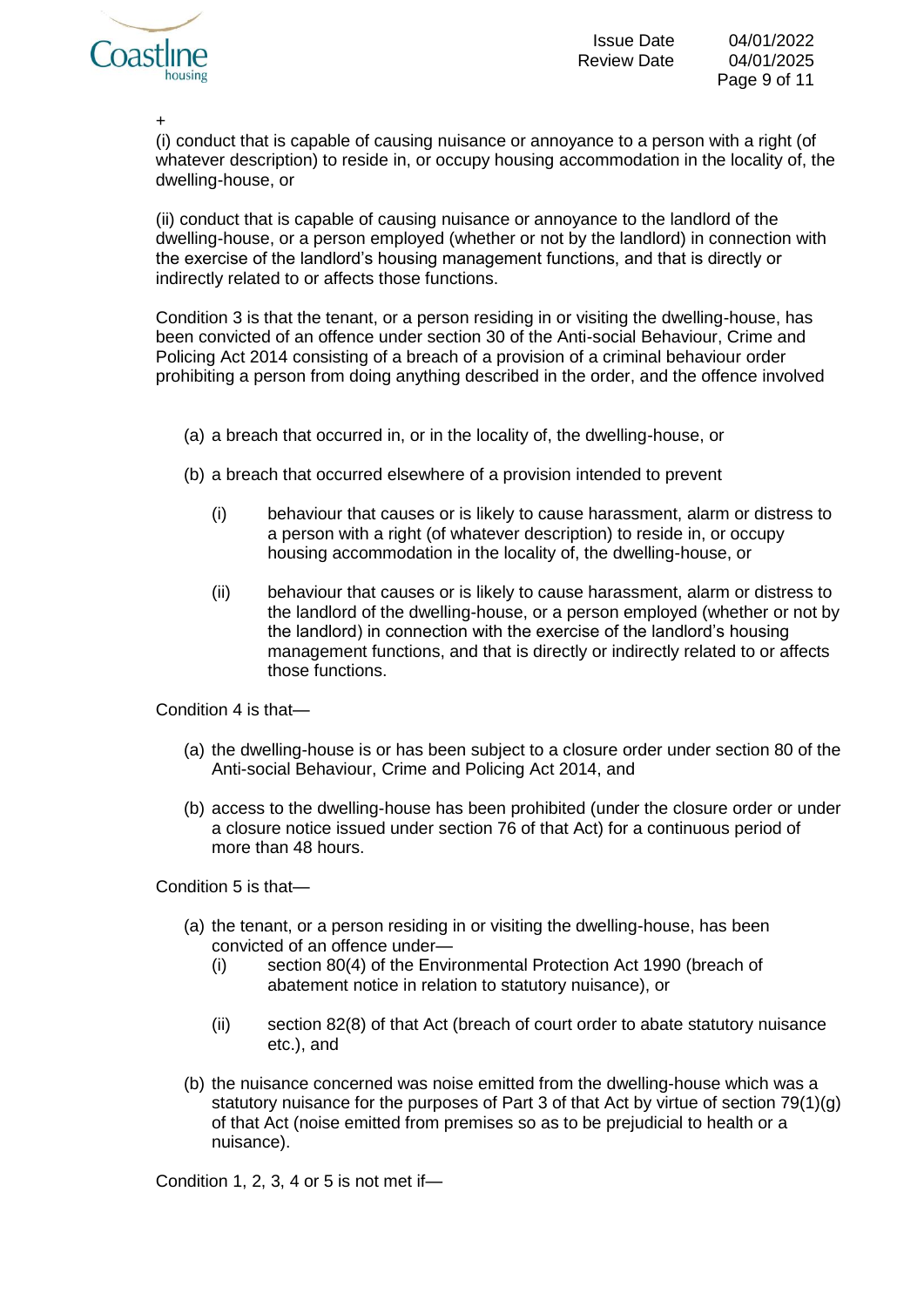

- (a) there is an appeal against the conviction, finding or order concerned which has not been finally determined, abandoned or withdrawn, or
- (b) the final determination of the appeal results in the conviction, finding or order being overturned.

In this ground—

"relevant proceedings" means proceedings for contempt of court or proceedings under

Schedule 2 to the Anti-social Behaviour, Crime and Policing Act 2014; "serious offence" means an offence which—

- (a) was committed on or after the day on which this ground comes into force,
- (b) is specified, or falls within a description specified, in Schedule 2A to the Housing Act 1985 at the time the offence was committed and at the time the court is considering the matter, and
- (c) is not an offence that is triable only summarily by virtue of section 22 of the Magistrates' Courts Act 1980 (either-way offences where value involved is small)."

# **Ground 14**

The tenant or a person residing in or visiting the dwelling-house-

- a) has been guilty of conduct causing or likely to cause a nuisance or annoyance to a person residing, visiting or otherwise engaging in a lawful activity in the locality,
- b) has been guilty of conduct causing or likely to cause a nuisance or annoyance to the landlord of the dwelling-house, or a person employed (whether or not by the landlord) in connection with the exercise of the landlord's housing management functions, and that is directly or indirectly related to or affects those functions,or
- c) has been convicted of
	- a. using the dwelling-house or allowing it to be used for immoral or illegal purposes, or
	- b. an arrestable offence committed in, or in the locality of, the dwelling-house."

# **Ground 14A**

The tenant or an adult residing in the dwelling-house has been convicted of an indictable offence which took place during, and at the scene of, a riot in the United Kingdom.

#### **15.0 Monitoring and reporting**

- 15.1 We will:
	- record the number of incidents of ASB reported to us and the type of anti-social behaviour
	- record the number of Notice Seeking Possessions served
	- monitor the number of anti-social behaviour cases resolved through early intervention
	- monitor the number of tenancies brought to an end through legal proceedings for anti-social behaviour
	- monitor and report customer satisfaction